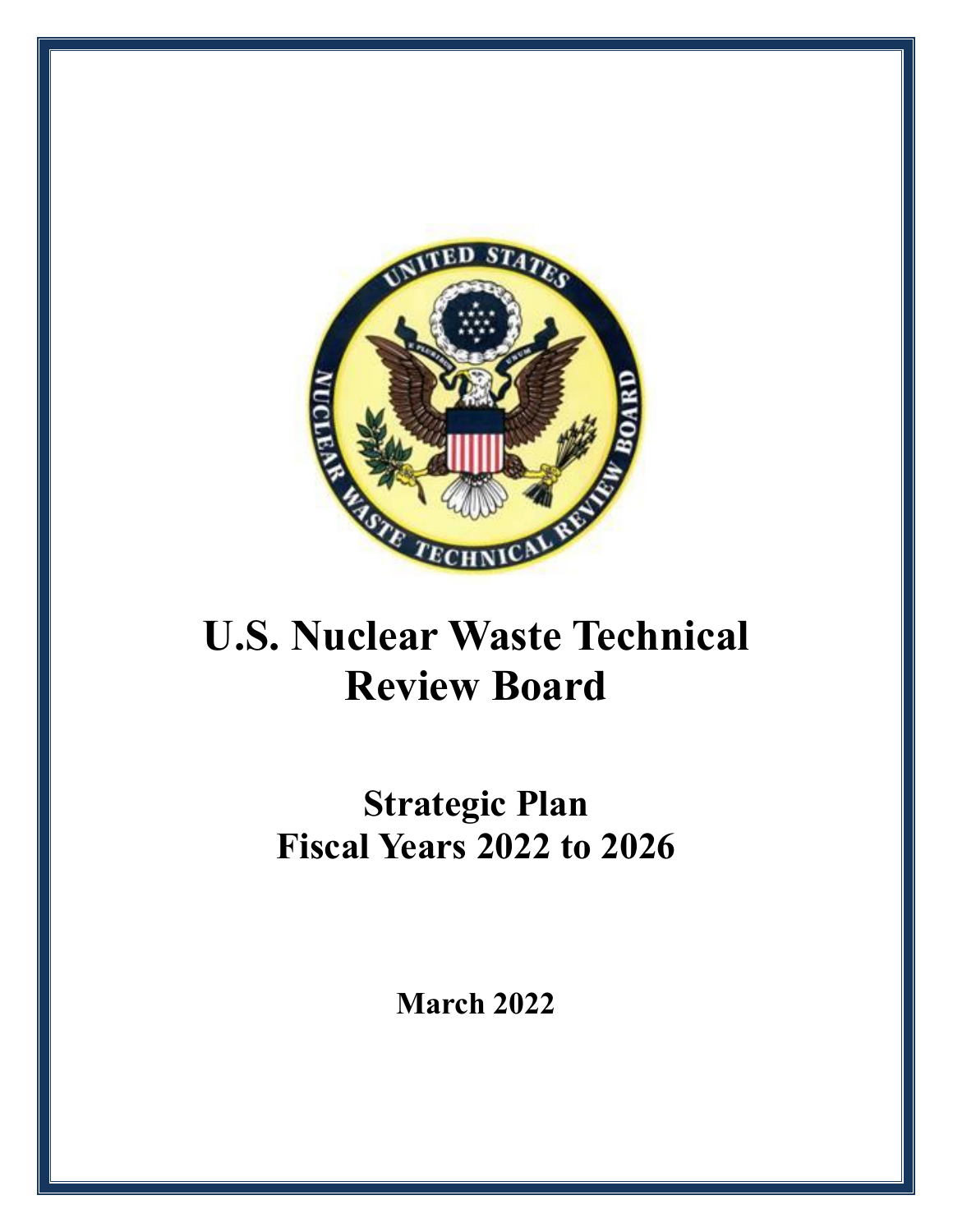

# **U.S. NUCLEAR WASTE TECHNICAL REVIEW BOARD**

# **MESSAGE FROM THE CHAIR**

#### March 2022



It is my pleasure to present the U.S. Nuclear Waste Technical Review Board's *Strategic Plan for Fiscal Years 2022-2026*.This plan supersedes the Board's *Strategic Plan for Fiscal Years 2018-2022*, which was published in 2018. This updated plan describes the Board's mission and the vision and values that guide the Board's work and the development of the Board's Strategic Objectives.

As an independent Federal agency in the Executive Branch, the Board is committed to effectively carrying out its statutory mandate to evaluate the technical and scientific validity of the Department of Energy's activities related to managing and disposing of spent nuclear fuel and high-level radioactive waste. The Board's *Strategic Plan for Fiscal Years 2022-2026* provides a roadmap to guide us in achieving our Strategic Objectives and a benchmark against which to evaluate the Board's performance in meeting those objectives in the years ahead.

> Jean M. Bahr Chair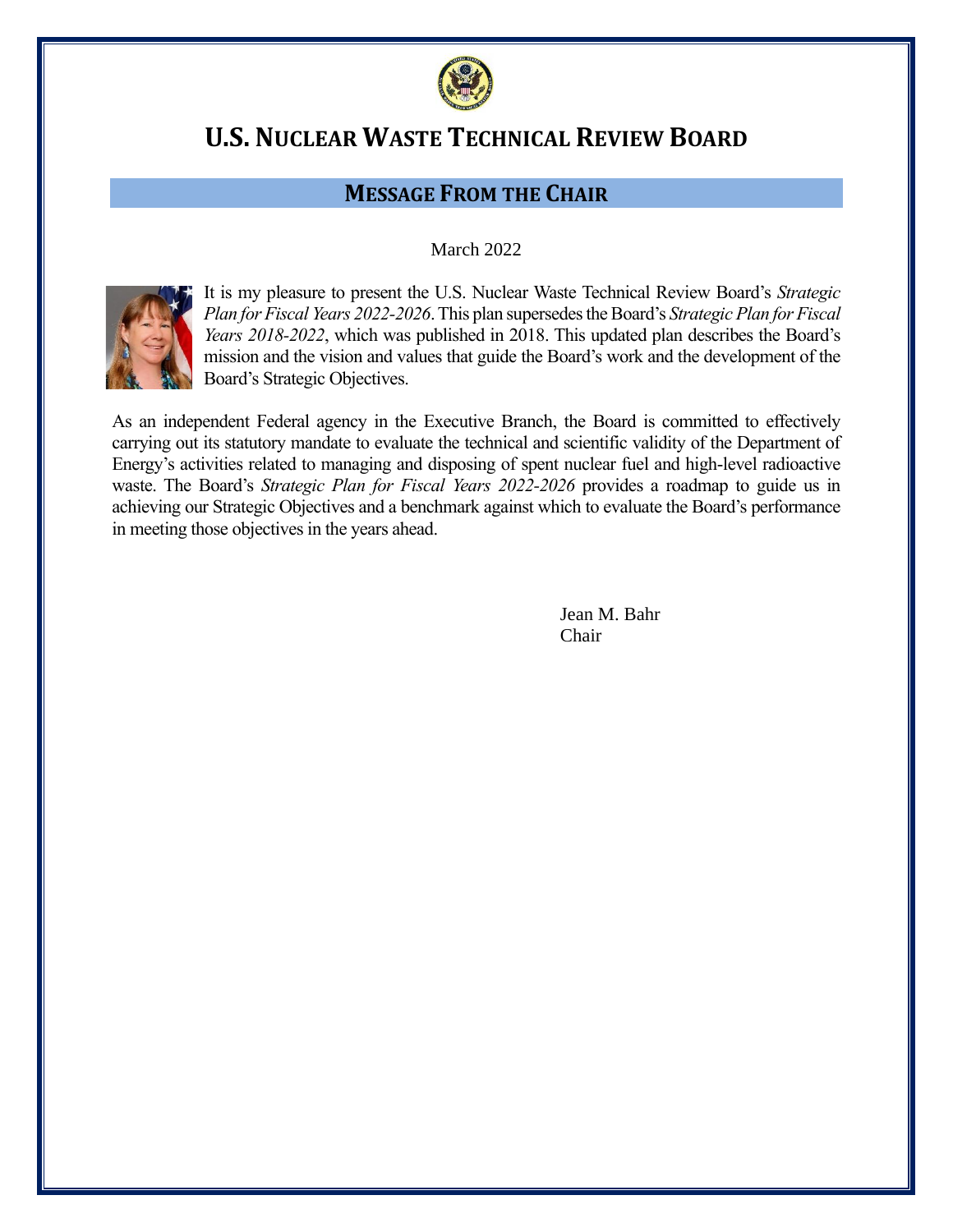

# **U.S. NUCLEAR WASTE TECHNICAL REVIEW BOARD STRATEGIC PLAN FISCAL YEARS 2022-2026**

# **TABLE OF CONTENTS**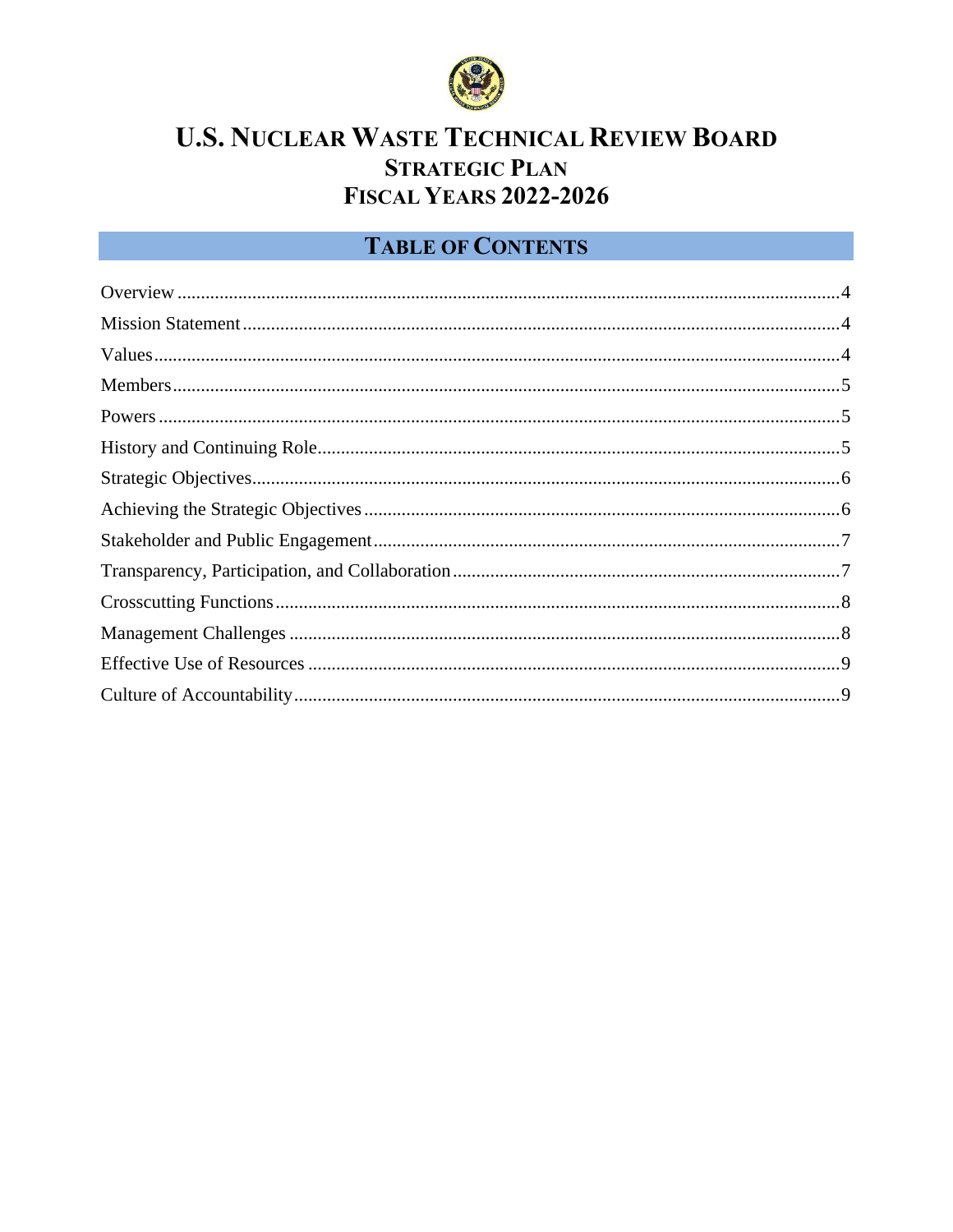

# **U.S. NUCLEAR WASTE TECHNICAL REVIEW BOARD STRATEGIC PLAN FISCAL YEARS 2022-2026**

#### **OVERVIEW**

<span id="page-3-0"></span>The U.S. Nuclear Waste Technical Review Board was established as an independent federal agency in the 1987 amendments to the Nuclear Waste Policy Act (NWPA) to "...evaluate the technical and scientific validity of activities [related to managing and disposing of spent nuclear fuel and high-level radioactive waste] undertaken by the Secretary [of Energy], including:

- 1) site characterization activities; and
- 2) activities relating to the packaging or transportation of high-level radioactive waste or spent nuclear fuel."

As recorded in the legislative history of the Nuclear Waste Policy Amendments Act (NWPAA), the purpose of the Board is to provide independent expert advice to the Department of Energy (DOE) and Congress on technical issues and to review the technical and scientific validity of activities undertaken by the DOE to implement the NWPA. In accordance with this mandate, the Board conducts objective, ongoing, and integrated technical and scientific peer review of DOE activities related to the disposition of commercial and DOE-managed spent nuclear fuel (SNF) and high-level radioactive waste (HLW). According to the legislative history, the Board is expected to "review the activities [of the Secretary] as they are occurring, not after the fact." The Board reports its findings and recommendations to Congress and the Secretary of Energy.

#### **MISSION STATEMENT**

<span id="page-3-1"></span>By performing ongoing and independent peer review of the highest quality, the Board will make a unique and essential contribution to increasing confidence in the technical and scientific validity of DOE activities related to managing and disposing of spent nuclear fuel (SNF) and high-level radioactive waste (HLW) and to informing, from a technical and scientific perspective, policy discussions undertaken by decision-makers on managing and disposing of SNF and HLW. The Board will provide objective and relevant technical and scientific information to Congress, the Administration, DOE, and the public on a wide range of technical and scientific issues related to the management and disposition of such waste.

## **VALUES**

<span id="page-3-2"></span>The Board's technical and scientific peer review reflects its commitment to the following values:

- **<sup>4</sup>** Objectivity. Board members have no real or perceived conflicts of interest related to the Board's mission. Board findings and recommendations are based on impartial evaluations of the technical and scientific validity of the Secretary's activities.
- **+ Openness**. Board deliberations are transparent and are conducted in such a way that the Board's integrity and objectivity are above reproach.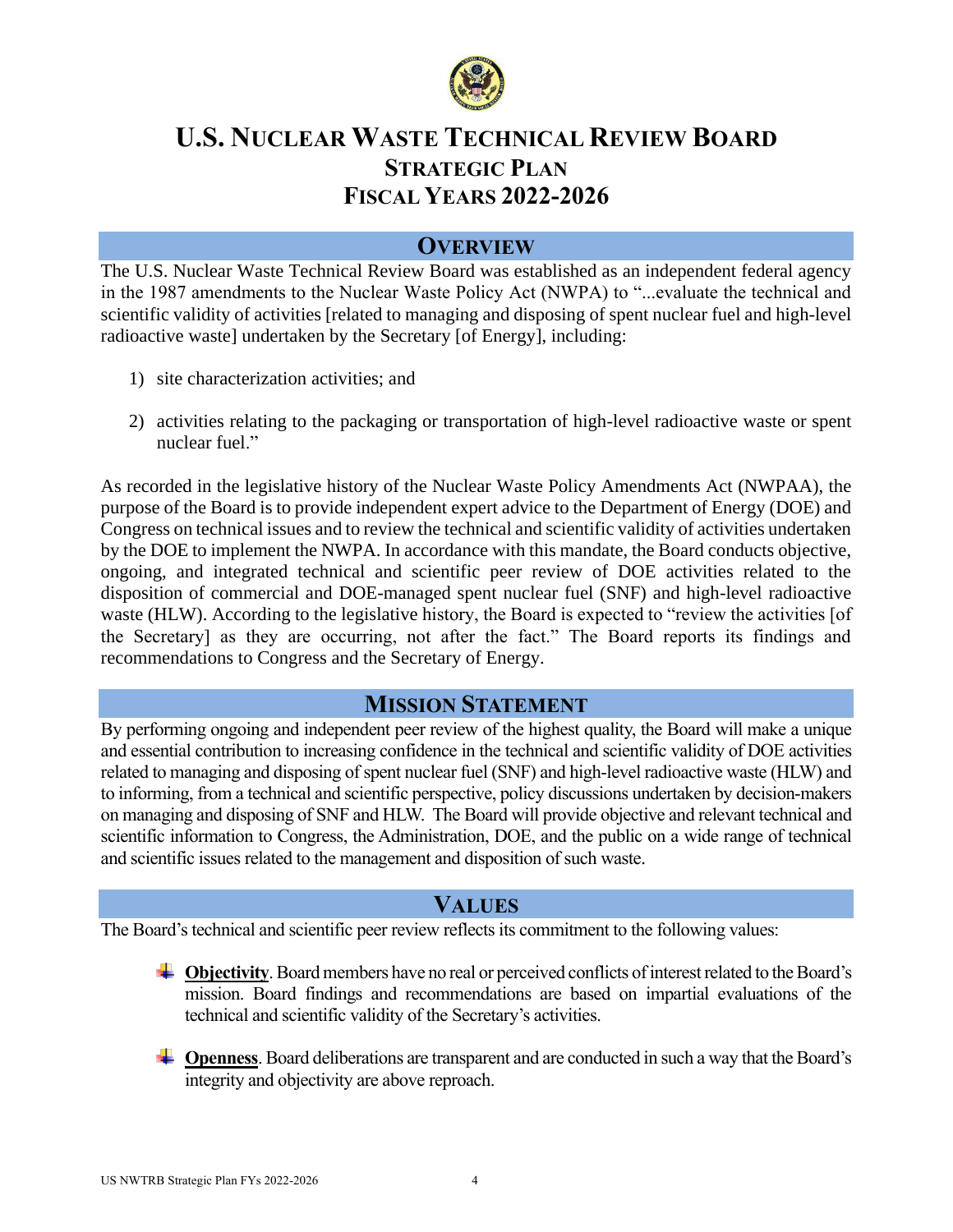

- **Technical and Scientific Competence.** Board findings, conclusions, and recommendations are technically and scientifically sound and are based on expert judgment and the best available technical and scientific information and analyses.
- **Timeliness**. Board findings, conclusions, and recommendations are communicated clearly and in time for them to be useful to Congress, the Secretary, and the public.

#### **MEMBERS**

<span id="page-4-0"></span>The Board is composed of eleven members who are appointed by the President from a list of nominees submitted by the National Academy of Sciences (NAS). Nominees to the Board must be eminent in a field of science or engineering and are selected solely on the basis of established records of distinguished service. The Board is nonpartisan and apolitical.

#### **POWERS**

<span id="page-4-1"></span>The NWPAA grants significant investigatory powers to the Board: "The Board may hold such hearings, sit and act at such times and places, take such testimony, and receive such evidence as it considers appropriate." At the request of the Board, and subject to existing law, DOE is required to provide all records, files, papers, data, and information necessary for the Board to conduct its technical and scientific review, including drafts of work products and documentation of work-in-progress. According to the legislative history of the NWPAA, Congress indicated this was necessary because the Board's "…effectiveness is dependent upon its ability to affect actions of the Secretary while they are happening, and not just after the fact."

## **HISTORY AND CONTINUING ROLE**

<span id="page-4-2"></span>For more than 20 years, DOE focused on developing a permanent geologic repository for disposal of SNF and HLW at Yucca Mountain in Nevada. During that time, the Board performed continuous peer review of DOE's activities and conveyed its findings and recommendations to Congress and the Secretary of Energy in reports, testimony, and activities and correspondence. As the Administration and Congress decide on a path forward for the disposition of nuclear waste, DOE continues to have responsibility under the NWPA for managing and disposing of SNF and HLW, and the Board's statutory responsibility for evaluating DOE's implementation of those activities remains unchanged.

By performing unbiased and ongoing technical and scientific peer review of DOE's nuclear waste management activities, the Board makes an essential contribution to increasing confidence in the scientific process and to informing, from a technical and scientific perspective, decisions on nuclear waste management. The Board provides objective information to Congress, the Administration, DOE, government and non-government organizations, and the public on a wide-range of issues related to SNF and HLW management and disposition.

All Board reports, factsheets, correspondence, testimony, and meeting materials are available on the Board's website at [www.nwtrb.gov.](http://www.nwtrb.gov/)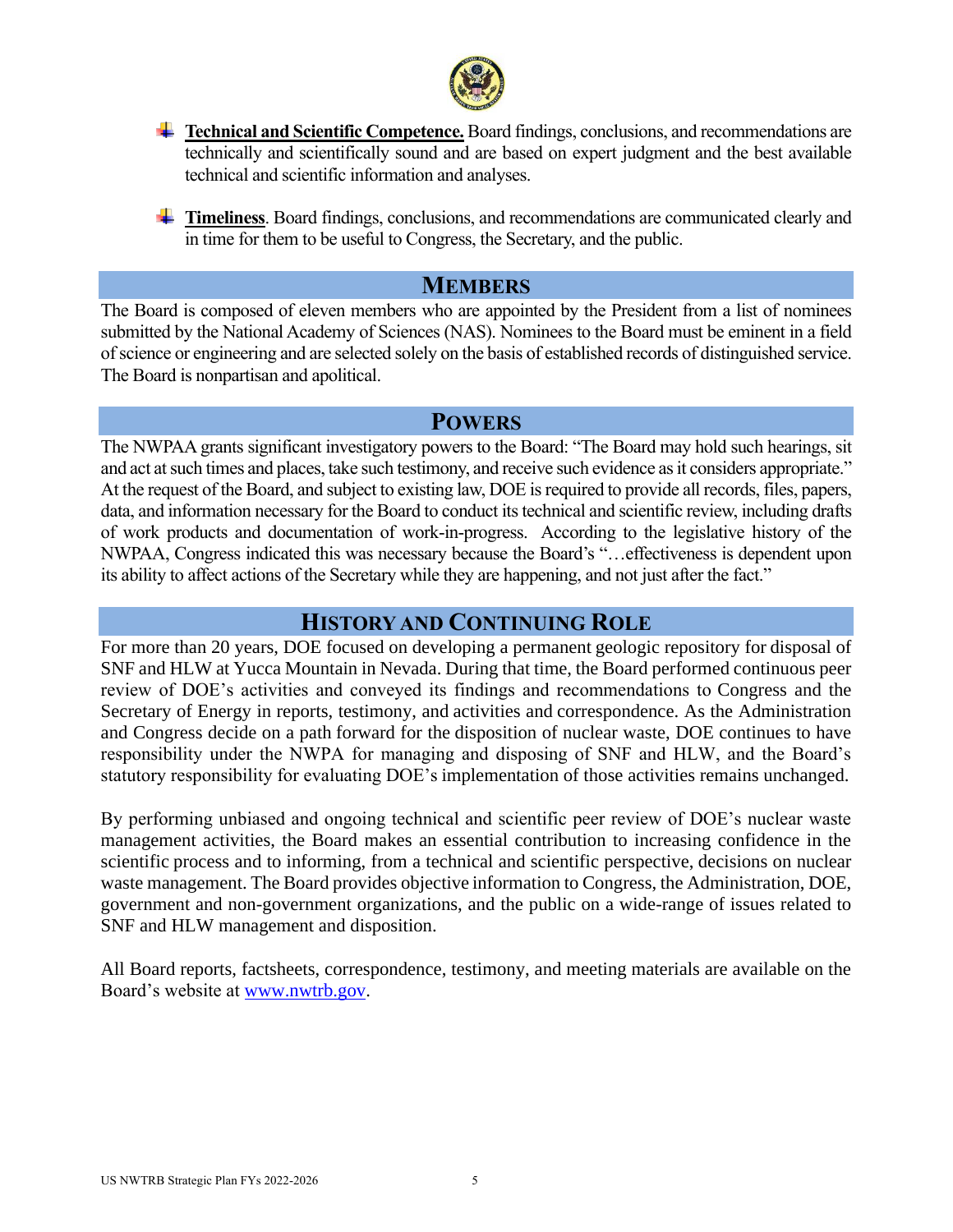# **STRATEGIC OBJECTIVES**

<span id="page-5-0"></span>The Board has established three Strategic Objectives for fiscal years (FY) 2022-2026. The Strategic Objectives reflect the Board's continuing commitment to its mission established in the NWPAA, which includes (1) conducting an ongoing, independent technical and scientific evaluation of DOE activities related to the NWPA and (2) advising Congress and the Secretary. During FYs 2022-2026:

- The Board will continue its evaluation of DOE activities related to implementation of the NWPA and relevant amendments to that Act. Based on its evaluation, the Board will report its findings, conclusions, and recommendations to Congress and the Secretary.
- $\leftarrow$  The Board will develop objective technical and scientific information that will be useful to policy makers in Congress and the Administration on issues related to SNF and HLW management and disposal. The Board will communicate such information to Congress and the Secretary in letters, reports, and testimony.
- $\overline{\phantom{a}}$  The Board will compile information and report to Congress and the Secretary on its findings, conclusions, and recommendations from experience gained during thirty-five years of reviewing the U.S. nuclear waste management and disposal program and from observing waste management efforts in other countries.

# **ACHIEVING THE STRATEGIC OBJECTIVES**

<span id="page-5-1"></span>**LEADERSHIP ENGAGEMENT –** On an annual basis, in accordance with the Government Performance and Results Act, as amended, the Board's leadership identifies Performance Goals that will lead to the accomplishment of the Strategic Objectives. The Performance Goals are included in the Board's Performance Plan.

**ONGOING EVALUATION OF PERFORMANCE** – The Board includes in its annual Congressional Budget Justification an evaluation of the Board's performance in achieving its Performance Goals for the preceding fiscal year.

**EVIDENCE BASED EVALUATION OF BOARD PERFORMANCE –** The Board's Performance Plan for a given year includes its *Strategic Objectives*, its *Performance Goals*, its *Management Goals*, and a description of Board activities and practices supporting the achievement of the Goals. The Board's Performance Plan is updated annually. In updating and implementing the plan, the Board's leadership is committed to using a learning agenda approach by consistently building and using evidence to:

- 1) proactively evaluate the agency's performance to determine what works well and where performance can be improved;
- 2) focus on where the needs are greatest to effectively, efficiently, and accountably fulfill the agency's mission; and
- 3) ascertain how the agency can achieve better results.

Adopting a learning agenda approach ensures that the Board's Performance Goals and Strategic Objectives are prioritized to meet the agency's mission.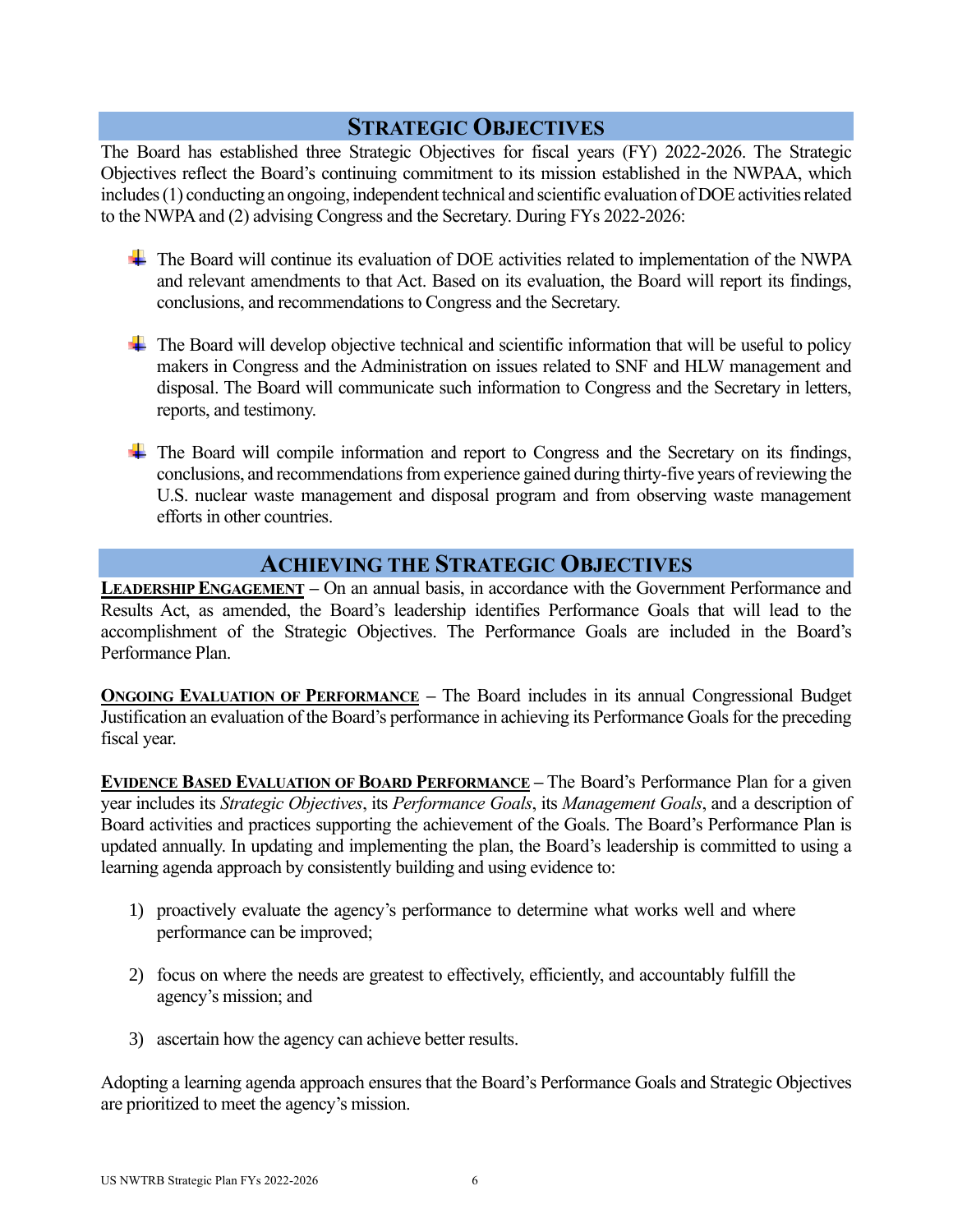The Board uses annual evaluations of its performance as input in developing its Performance Goals for the following fiscal year. The Performance Goals reflect the objectives of the agency leadership and are outcome-oriented. The annual evaluations of the Board's performance are also used as input in developing the Board's budget allocations for the subsequent year. The evaluation of the Board's performance in achieving its Performance Goals is evidence-based, and the referenced documents and meeting records may be accessed on the Board's website at [www.nwtrb.gov.](http://www.nwtrb.gov/)

#### **STAKEHOLDER AND PUBLIC ENGAGEMENT**

<span id="page-6-0"></span>As part of its peer review and information gathering activities, the Board organizes public meetings at which technical information is presented by representatives of DOE, its contractors, and other organizations involved in nuclear waste management and disposal. At these meetings, Board members and Board staff question the presenters, and time is provided for input and comments from interested members of the public. The Board usually holds two or three public meetings per year, either "in-person" or virtually. Meetings are announced in the *Federal Register,* typically four to six weeks before being held, and details of how to access the webcast of an in-person meeting or attend a public meeting are posted to the Board's website in advance of the meeting. Recordings of Board meetings are archived and are available on the Board's website.

### **TRANSPARENCY, PARTICIPATION, AND COLLABORATION**

<span id="page-6-1"></span>The Board is committed to the principles of open government, specifically the principles of transparency, participation, and collaboration.

**TRANSPARENCY** – As discussed in the previous section, the Board holds public meetings, at which it discusses DOE's activities with DOE staff and staff from the National Laboratories, DOE contractors, and other experts. In addition, the Board reports the results of its review of DOE activities to Congress and the Secretary of Energy on an ongoing basis. All Board reports, correspondence, fact sheets, written meeting materials, and meeting webcast videos are posted on the Board's website. When developing or updating its Strategic Plan, the Board seeks comments from the Office of Management and Budget and Congress and posts a copy of the plan on the Board's website.

**PARTICIPATION** – Opportunities for public comment are provided at all Board public meetings. In addition to public meetings held by the full Board, Board panels or other small groups of Board members and staff may hold other meetings, as needed, to investigate specific technical and scientific topics.

**COLLABORATION –** The Board members and senior professional staff enhance their scientific and technical expertise through knowledge-sharing and peer engagement. Board members and staff participate in technical symposia and conferences related to SNF and HLW management and disposal. On occasion, Board members and/or staff travel to other countries to meet with organizations involved in the management and disposal of SNF and HLW, to observe their technical programs and best practices, perform benchmarking, assess potential analogs, and for other purposes. The information gathered from these visits is used to enhance the Board's evaluation of DOE activities and to advise Congress and the Secretary of Energy.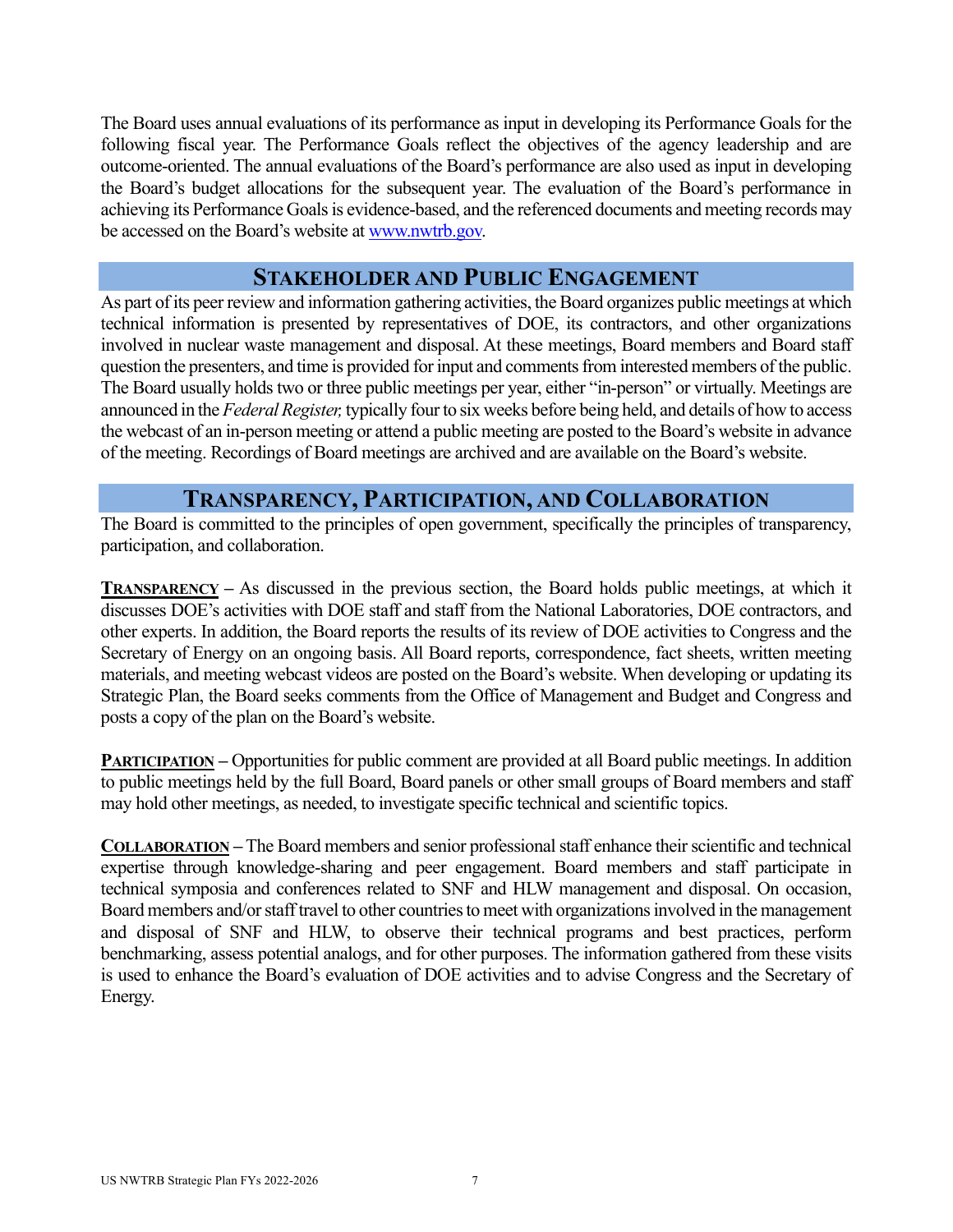## **CROSSCUTTING FUNCTIONS**

<span id="page-7-0"></span>Many organizations and entities are involved in some aspect of managing and disposing of SNF and HLW. Within the Federal government, these include Congress, the Government Accountability Office, DOE, the Nuclear Regulatory Commission, the Environmental Protection Agency, the Department of Transportation, and the NAS. Outside of the Federal government, interested organizations include the State of Nevada and other state governments, Tribal Nations, affected local governments, the National Association of Regulatory Utility Commissioners, the National Governors Association and regional groups, the National Conference of State Legislatures, the Nuclear Energy Institute, the Electric Power Research Institute, environmental justice organizations, and other environmental organizations, such as the Natural Resources Defense Council.

The Board's technical and scientific evaluation is at once different from and complementary to the activities of most of these entities. The Board is (1) unconstrained by any stake in the outcome of the activities it reviews, beyond technical and scientific validity; (2) charged with advising both Congress and the Secretary of Energy on technical issues related to nuclear waste management and disposal; (3) limited to reviewing the technical and scientific validity of DOE activities (not the policy implications or regulatory compliance); and (4) a permanent independent federal agency whose members are appointed by the President.

#### **MANAGEMENT CHALLENGES**

<span id="page-7-1"></span>Factors that are outside the Board's control could affect the Board's ability to achieve its Strategic Objectives or Performance Goals. The Board will continue to evaluate the status of the challenges discussed below, identify any new factors, and, if necessary, update its Strategic Objectives and Performance Goals, as appropriate.

- *The Board has no statutory authority to implement, or to require DOE to implement, its recommendations.* The Board is a technical and scientific peer-review body that makes findings, conclusions, and recommendations. The Board's enabling statute does not obligate DOE to comply with Board recommendations. However, according to the legislative history of the NWPAA, in creating the Board, Congress expected that DOE would accept Board recommendations or "…clearly state its reasons for disagreeing". If DOE does not accept a Board recommendation, the Board can reiterate its recommendation, advise Congress, or both.
- *Operational constraints may impede the Board's ability to fully meet its performance goals on the timetable planned*. Operational constraints can affect the Board's ability to complete its review of DOE activities and to provide its technical and scientific findings, conclusions, and recommendations to Congress and the Secretary of Energy in accordance with its annual Performance Goals. Funding levels and allocation decisions may affect the nature and extent of DOE activities that are subject to the Board's review.
- *Administrative, judicial, or legislative actions may alter nuclear waste policy.* Changes to the program or the law made by any of the external entities may also affect the nature or extent of the Board's technical and scientific review. Since passage of the NWPAA in 1987, several administrative or judicial actions have affected the direction of DOE's nuclear waste management program, and these actions have on occasion affected the Board's work.